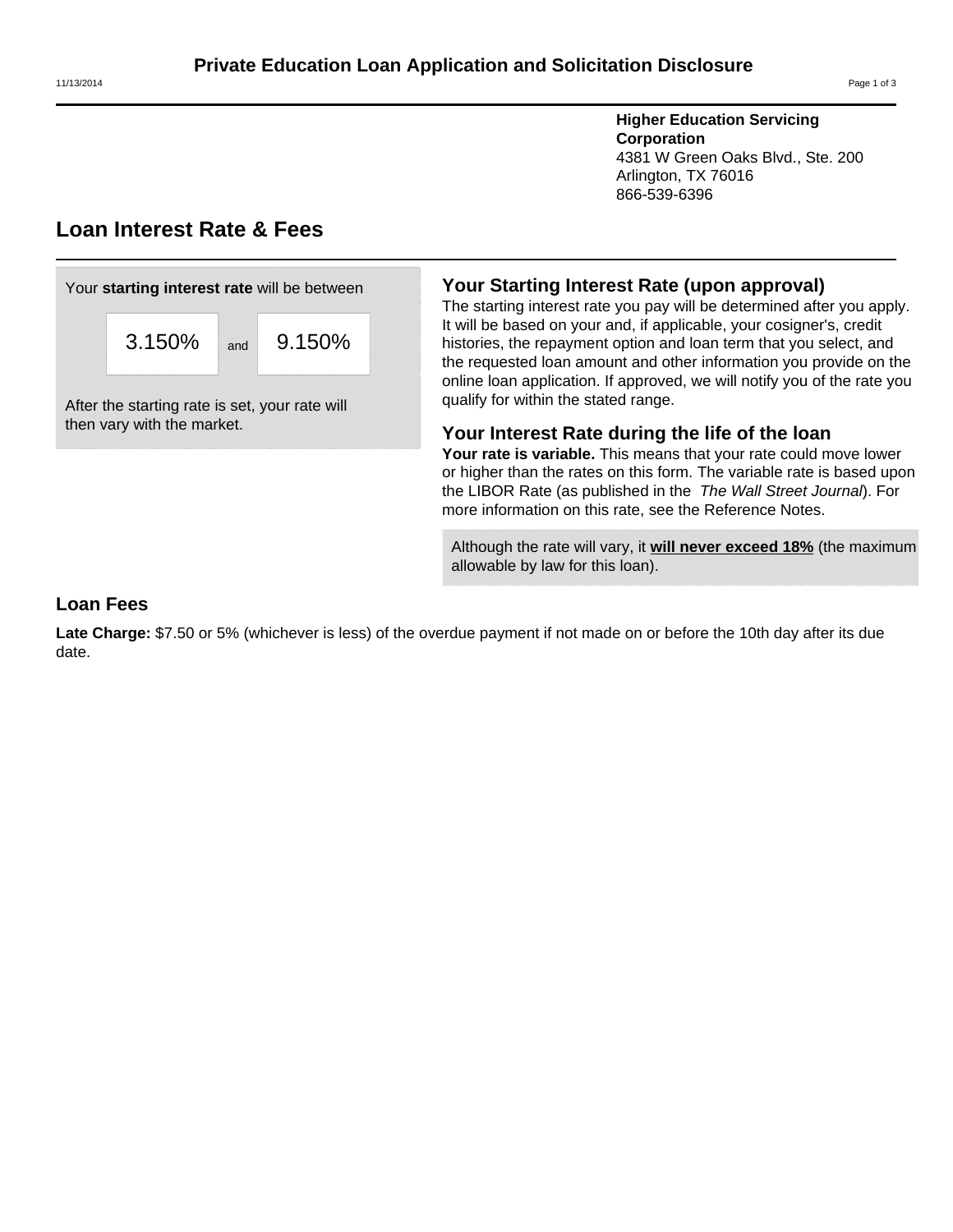# **Loan Cost Examples**

The total amount you will pay for this loan will vary depending upon when you start to repay it. This example provides estimates based upon four repayment options available to you while enrolled in school.

| <b>Repayment Option</b><br>(while enrolled in school)* |                                                                                                                                                                                                                 | <b>Amount Provided</b><br>(amount provided directly<br>to your school) | <b>Interest Rate</b><br>(highest possible<br>starting rate) | Loan Term<br>(how long you have to pay (includes associated<br>off the loan) | <b>Total Paid</b><br>fees) |
|--------------------------------------------------------|-----------------------------------------------------------------------------------------------------------------------------------------------------------------------------------------------------------------|------------------------------------------------------------------------|-------------------------------------------------------------|------------------------------------------------------------------------------|----------------------------|
|                                                        | <b>1. DEFER PAYMENTS</b><br>Make no payments while enrolled in school.<br>Interest will be charged and added to your<br>loan.                                                                                   | \$10,000                                                               | 9.150%                                                      | 15 Years<br>starting after the<br>deferment period                           | \$25,579.73                |
|                                                        | 2. PAY ONLY THE INTEREST<br>Make interest payments but defer payments<br>on the principal amount while enrolled in<br>school.                                                                                   | \$10,000                                                               | 8.050%                                                      | 15 Years<br>starting after the<br>deferment period                           | \$20,675.50                |
|                                                        | <b>3. PAY PARTIAL INTEREST</b><br>Make partial interest payments of \$25, but<br>defer payments on principal and remaining<br>interest while enrolled in school. Unpaid<br>interest will be added to your loan. | \$10,000                                                               | 8.510%                                                      | 15 Years<br>starting after the<br>deferment period                           | \$23,163.87                |
|                                                        | <b>4. MAKE FULL PAYMENTS</b><br>Pay both the principal and interest amounts.                                                                                                                                    | \$10,000                                                               | 7.310%                                                      | 15 Years<br>starting after the final<br>disbursement                         | \$16,493.13                |

# **About this example**

The loan cost examples for the "Pay Only The Interest", "Pay Partial Interest" and "Defer Payments" repayment options assume that you remain in school for 45 months and have a 6 month grace period before entering repayment. All examples are based on the highest starting rate currently charged. Depending on your loan amount and other factors, repayment may last up to 15 years, starting after the deferment period.

# **Federal Loan Alternatives**

| Loan program                                                               | <b>Current Interest Rates by Program Type</b>          | You may qualify for Federal<br>education loans.                   |  |
|----------------------------------------------------------------------------|--------------------------------------------------------|-------------------------------------------------------------------|--|
| <b>PERKINS</b><br>for Students                                             | 5% fixed                                               |                                                                   |  |
| <b>STAFFORD</b>                                                            | 4.66% fixed<br>Undergraduate subsidized & unsubsidized | For additional information,<br>contact your school's              |  |
| for Students                                                               | 6.21% fixed<br>Graduate unsubsidized                   | financial aid office or the<br><b>Department of Education at:</b> |  |
| <b>PLUS</b><br>for Parents and<br>Graduate/Professional<br><b>Students</b> | 7.21% fixed<br>Federal Direct Loan                     | www.federalstudentaid.ed.gov                                      |  |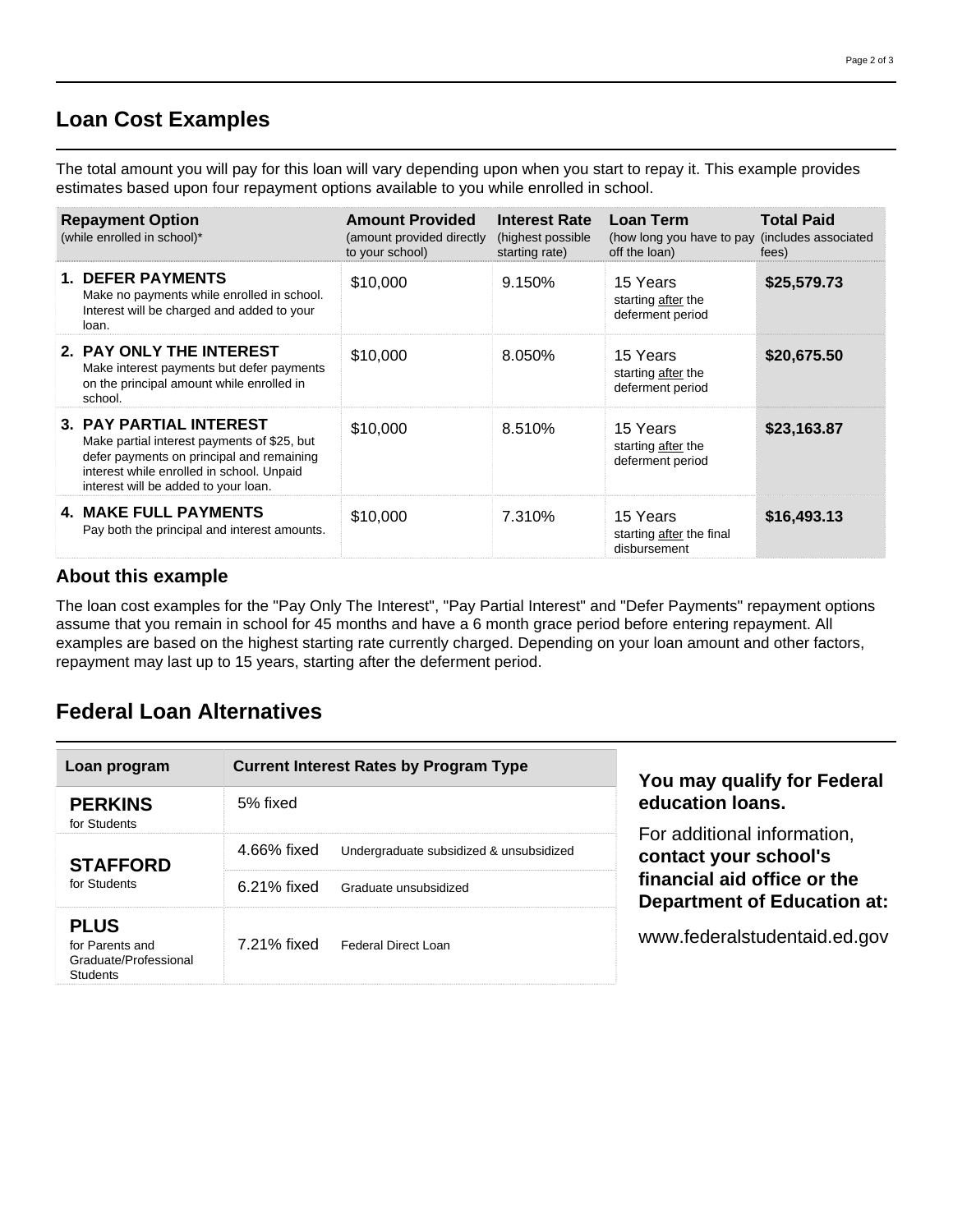# **Next Steps**

## **1. Find Out About Other Loan Options.**

Some schools have school-specific student loan benefits and terms not detailed on this form. Contact your school's financial aid office or visit the Department of Education's website at: www.federalstudentaid.ed.gov for more information about other loans.

# **2. To Apply for this Loan, Complete the Application and the Applicant Self-Certification Form.**

You may obtain the Applicant Self-Certification form from your school's financial aid office or as part of this application process. If you are approved for this loan, the loan terms will be available for 30 days (terms will not change during this period, except as permitted by law and the variable interest rate may change based on the market).

### **REFERENCE NOTES**

#### **Variable Interest Rate:**

- This loan has a variable interest rate that is based on a publicly available index, the London Interbank Offered Rate (LIBOR). Your rate will be calculated each calendar quarter by adding a margin of between 2.99% to 8.99% to the average of the one-month LIBOR rates published in The Wall Street Journal (Eastern Edition) on the first business day of each of the three (3) immediately preceding calendar months, rounded to the nearest onehundredth of one percent (0.01%).
- Your interest rate may increase or decrease quarterly if the one-month LIBOR index changes, which will affect your monthly payment.
- Your interest rate will not increase more than once a quarter, but there is no limit on the amount that the rate could increase at one time. Your rate will never exceed 18%.
- This loan has a Variable Rate. The Variable Rate is determined by (1) your and, if applicable, your cosigner's, credit histories, (2) the repayment option and loan term that you select, and (3) the requested loan amount and other information you provide on the online loan application.
- Interest rates are typically higher without a cosigner.

#### **Eligibility Criteria:**

- Borrower must be:
	- A Texas resident enrolled at least half-time in an approved school; and
	- At least eighteen years old (the legal age of majority in Texas), unless Borrower: (1) is at least 17 years of age on the application date and (2) has applied with a cosigner who is the legal age of majority.
- Cosigner must be:
	- A resident of Texas; and
	- At least eighteen years old (the legal age of majority in Texas).

#### **Bankruptcy Limitations:**

• If you (borrower or cosigner) file for bankruptcy you may still be required to pay back this loan.

#### **More information about loan eligibility and repayment deferral or forbearance options is available in your loan application and credit agreement.**